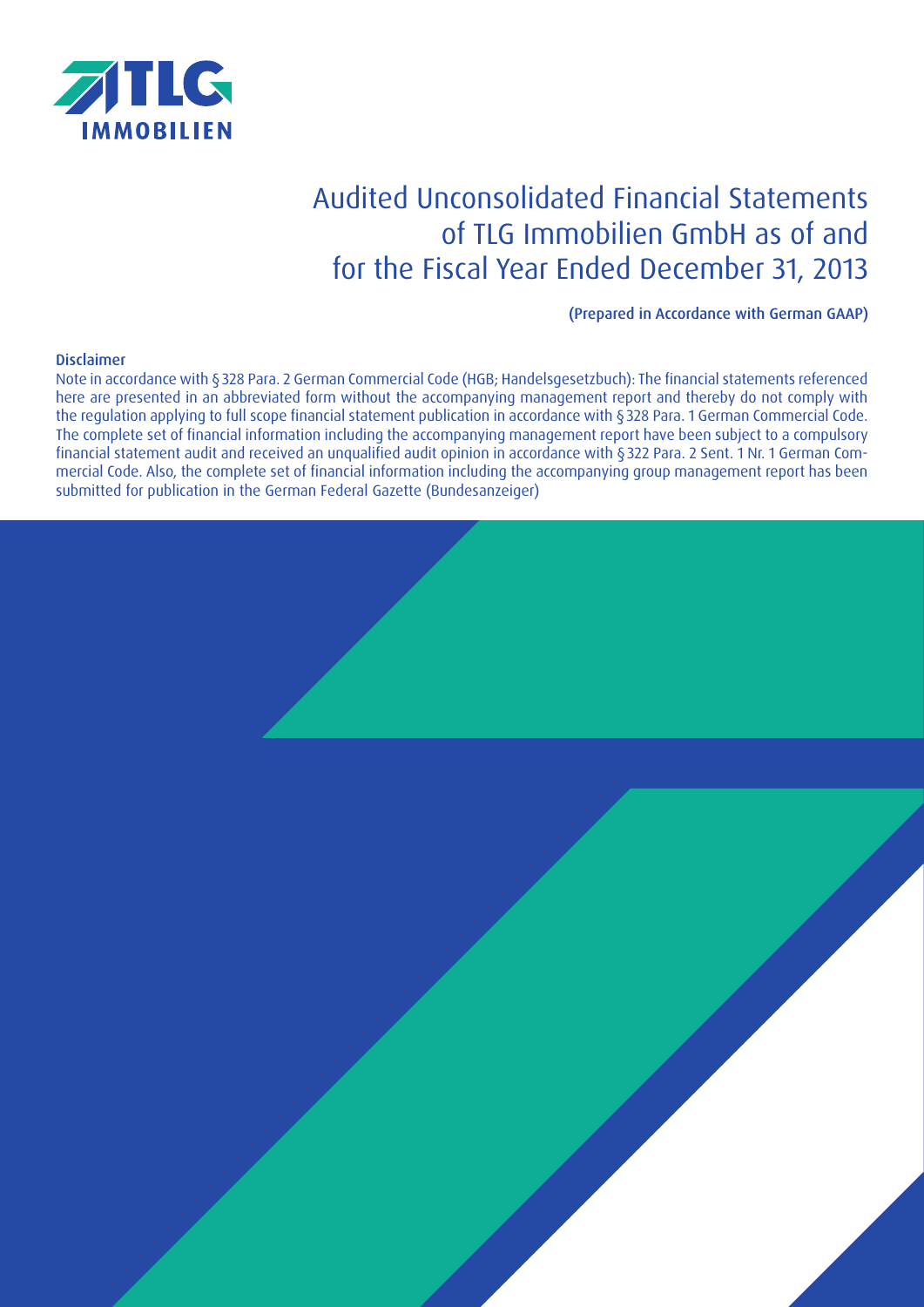| <b>Balance sheet</b>                 | $\mathbf{1}$            |
|--------------------------------------|-------------------------|
| Income statement                     | $\mathbf{2}$            |
| Statement of changes in fixed assets | 3                       |
| <b>Notes</b>                         | $\overline{\mathbf{4}}$ |
|                                      |                         |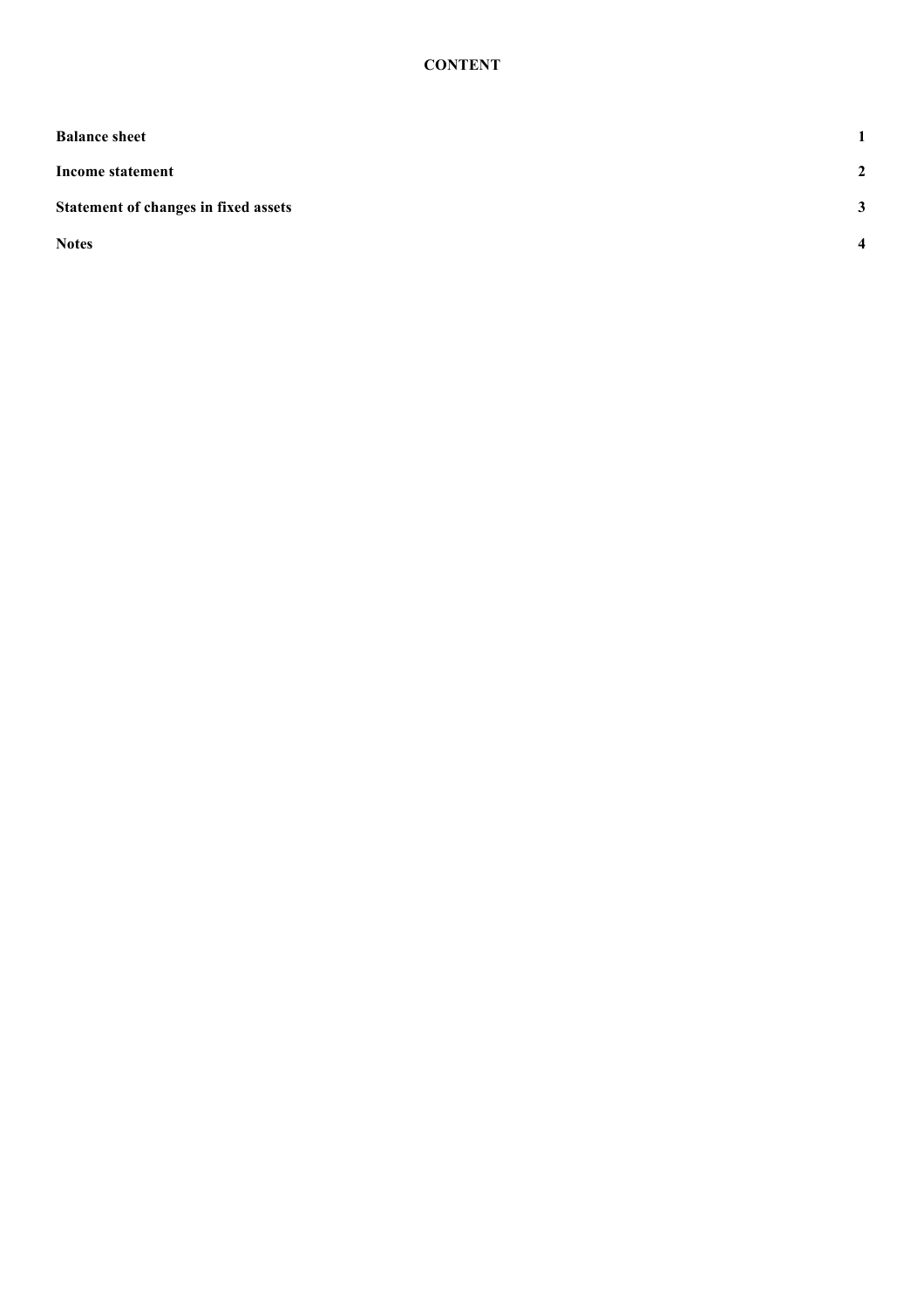# **BALANCE SHEET**

| <b>ASSETS</b>          |                              | <b>EUR</b>                 | 31/12/2013<br><b>EUR</b>       | 31/12/2012<br><b>EUR '000</b> |
|------------------------|------------------------------|----------------------------|--------------------------------|-------------------------------|
| A.                     | <b>FIXED ASSETS</b>          |                            |                                |                               |
| I.                     | Intangible fixed assets      |                            |                                |                               |
|                        |                              | 871,871.00                 |                                | 1,466                         |
|                        |                              |                            | 871,871.00                     | 1,466                         |
| Π.                     | <b>Tangible fixed assets</b> |                            |                                |                               |
| 1.                     |                              | 1,074,414,096.52           |                                | 1,178,840                     |
| 2.                     |                              | 473,936.55                 |                                | 559                           |
| 3.                     |                              | 286,535.07                 |                                | 553                           |
| 4.                     |                              | 48,767,415.43              |                                | 78,988                        |
|                        |                              |                            | 1,123,941,983.57               | 1,258,940                     |
| Ш.                     | Long-term financial assets   |                            |                                |                               |
| 1.                     |                              | 45,124,995.59              |                                | 46,449                        |
| 2.                     |                              | 0.00                       |                                | 32,315                        |
|                        |                              |                            | 45,124,995.59                  | 78,764                        |
| <b>B.</b>              | <b>CURRENT ASSETS</b>        |                            |                                |                               |
| I.                     | <b>Inventories</b>           |                            |                                |                               |
| 1.                     |                              | 1,979,931.51               |                                | 7,109                         |
| 2.                     |                              | 16,885,474.20              |                                | 15,937                        |
|                        |                              |                            | 18,865,405.71                  | 23,046                        |
| П.                     | Receivables and other assets |                            |                                |                               |
| 1.                     |                              | 7,161,412.21               |                                | 6,004<br>9                    |
| 2.<br>$\overline{3}$ . |                              | 1,417,751.10<br>676,986.45 |                                | 1,654                         |
|                        |                              |                            |                                |                               |
| Ш.                     |                              |                            | 9,256,149.76                   | 7,667                         |
| C.                     |                              |                            | 143,055,236.04<br>7,507,183.68 | 69,859<br>7,319               |
|                        |                              |                            |                                | 1,447,061                     |
|                        |                              |                            | 1,348,622,825.35               |                               |

| I.<br>П.             |                                                                                                                                                                                                                                     |                | 52,000,000.00<br>458,563,654.28 | 52.000<br>199.776 |
|----------------------|-------------------------------------------------------------------------------------------------------------------------------------------------------------------------------------------------------------------------------------|----------------|---------------------------------|-------------------|
| Ш.<br>$\mathbf{1}$ . | <b>Revenue reserves</b><br>Special reserve in accordance with section 27 (2) of the D-Mark Accounting Act $(D-Mark-$                                                                                                                | 0.00           |                                 | 476.001           |
| 2.<br>3.             | Special reserve in accordance with section 17 (4) of the D-Mark Accounting Act $(D-Mark-$                                                                                                                                           | 0.00           |                                 | 58,515            |
|                      |                                                                                                                                                                                                                                     | 843,266.41     |                                 | 843               |
| IV.                  |                                                                                                                                                                                                                                     |                | 843,266.41<br>73,610,016.30     | 535,359<br>19,689 |
|                      |                                                                                                                                                                                                                                     |                | 585,016,936.99                  | 806,824           |
| <b>B.</b>            | <b>SPECIAL RESERVE FOR INVESTMENT GRANTS AND</b>                                                                                                                                                                                    |                |                                 |                   |
|                      | SUBSIDIES <b>Example 20</b> in the set of the set of the set of the set of the set of the set of the set of the set of the set of the set of the set of the set of the set of the set of the set of the set of the set of the set o |                | 15,773,774.25                   | 16,369            |
| C.<br>1.             | <b>PROVISIONS</b>                                                                                                                                                                                                                   | 6,655,049.67   |                                 | 6,888             |
| 2.                   |                                                                                                                                                                                                                                     | 44,098,313.18  |                                 | 30,487            |
| 3.                   |                                                                                                                                                                                                                                     | 28,490,979.03  |                                 | 51,092            |
|                      |                                                                                                                                                                                                                                     |                | 79,244,341.88                   | 88,467            |
| D.                   | <b>LIABILITIES</b>                                                                                                                                                                                                                  |                |                                 |                   |
| 1.                   |                                                                                                                                                                                                                                     | 629,011,267.07 |                                 | 479,870           |
| 2.                   |                                                                                                                                                                                                                                     | 16,831,924.11  |                                 | 19,697            |
| 3 <sub>1</sub>       |                                                                                                                                                                                                                                     | 5,825,119.26   |                                 | 18,633            |
| 4.                   |                                                                                                                                                                                                                                     | 5,175,767.63   |                                 | 3,456             |
| 5 <sub>1</sub>       |                                                                                                                                                                                                                                     | 11,484,033.57  |                                 | 13.662            |
|                      | thereof taxes EUR $1,546,620.70$ (PY: EUR 320 thousand)                                                                                                                                                                             |                |                                 |                   |
|                      | thereof social security EUR 832.00 (PY: EUR 143 thousand)                                                                                                                                                                           |                |                                 |                   |
|                      |                                                                                                                                                                                                                                     |                | 668, 328, 111.64                | 535,318           |
| E.                   |                                                                                                                                                                                                                                     |                | 259,660.59                      | 83                |
|                      |                                                                                                                                                                                                                                     |                | 1,348,622,825.35                | 1,447,061         |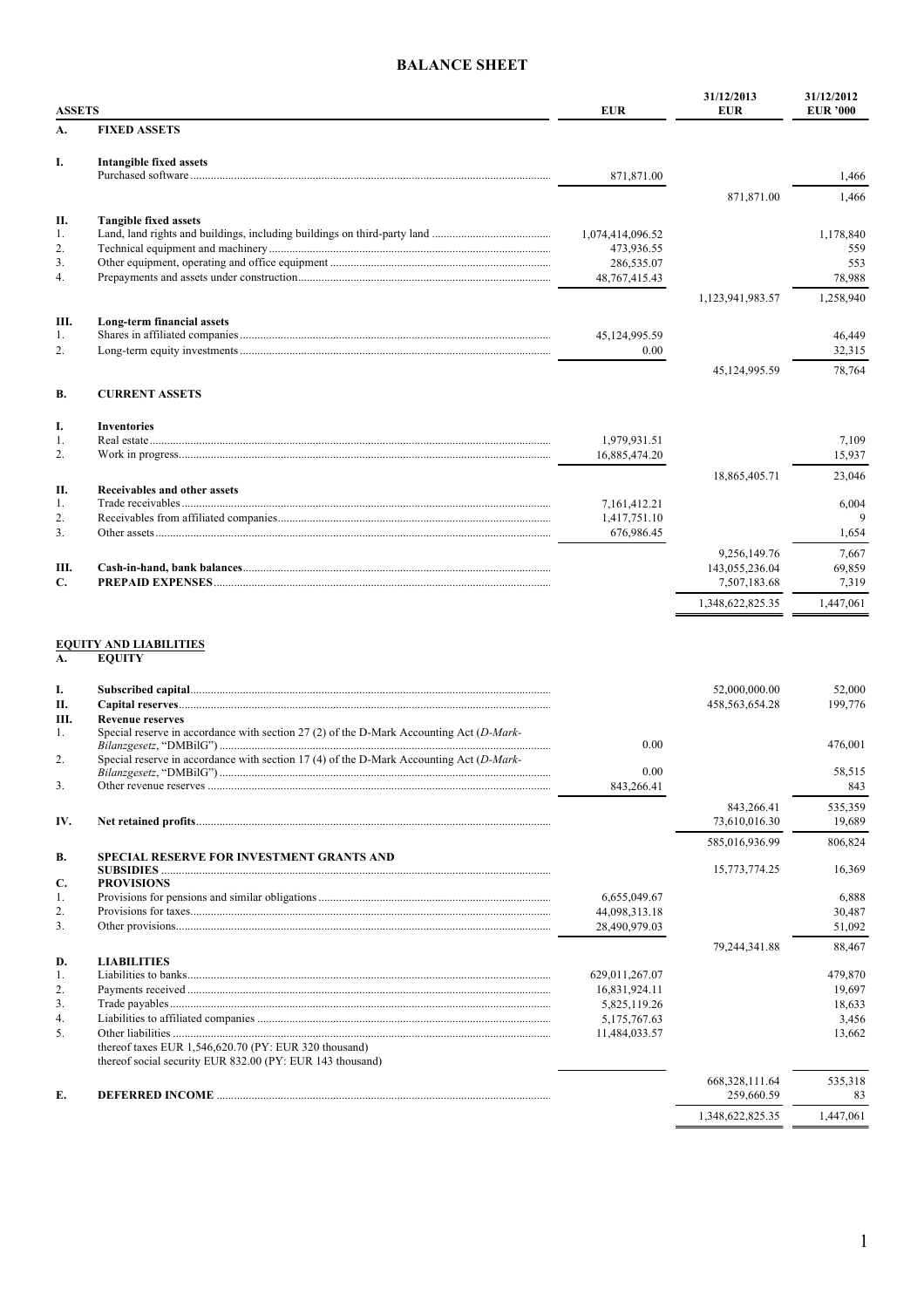# **INCOME STATEMENT**

|     |                                                                                                                                 | 2013          | 2012                         |                            |
|-----|---------------------------------------------------------------------------------------------------------------------------------|---------------|------------------------------|----------------------------|
| 1.  |                                                                                                                                 | <b>EUR</b>    | <b>EUR</b><br>345,600,219.55 | <b>EUR '000</b><br>211,595 |
| 2.  |                                                                                                                                 |               | 948,969.07                   | $-519$                     |
| 3.  |                                                                                                                                 |               | 81,498,490.62                | 16,354                     |
|     |                                                                                                                                 |               | 428,047,679.24               | 227,430                    |
| 4.  | Cost of materials<br>a)<br>b)                                                                                                   | 36,374,014.26 |                              | 48,622<br>42,029           |
|     |                                                                                                                                 |               | 169,656,818.10               | 90,651                     |
| 5.  | Personnel expenses                                                                                                              |               |                              |                            |
|     | a)                                                                                                                              | 20,070,519.69 |                              | 15,780                     |
|     | Social security, post-employment and other employee benefit costs<br>thereof for pensions EUR 280,347.32 (PY: EUR 246 thousand) | 2,334,117.01  |                              | 2,540                      |
|     |                                                                                                                                 |               | 22,404,636.70                | 18,320                     |
| 6.  | Amortisation, depreciation and write-downs                                                                                      |               |                              |                            |
|     | a)                                                                                                                              | 69,432,462.31 |                              | 44,475                     |
|     | of current assets in excess of the corporation's standard<br>b)                                                                 |               |                              |                            |
|     |                                                                                                                                 | 680,117.39    |                              | 397                        |
|     |                                                                                                                                 |               | 70,112,579.70                | 44,872                     |
| 7.  |                                                                                                                                 |               | 11,054,649.57                | 11,985                     |
|     |                                                                                                                                 |               | 154,818,995.17               | 61,602                     |
| 8.  | Income from participations                                                                                                      |               |                              |                            |
|     |                                                                                                                                 | 4,781,265.52  |                              | 1,455                      |
|     | thereof from affiliated companies EUR 4,781,265.52 (PY: EUR 1,455<br>thousand)                                                  |               |                              |                            |
| 9.  |                                                                                                                                 | 652,047.54    |                              | 893                        |
| 10. |                                                                                                                                 | 1,324,007.79  |                              |                            |
| 11. |                                                                                                                                 | 39,072,439.61 |                              | 40,090                     |
|     | thereof to affiliated companies EUR 26,009.28 (PY: EUR 177 thousand)                                                            |               | $-34,963,134.34$             | $-37,746$                  |
| 12. |                                                                                                                                 |               | 119,855,860.83               | 23,856                     |
| 13. |                                                                                                                                 |               | 36,920,096.40                | 4,158                      |
| 14. |                                                                                                                                 |               | 59,260.68                    | 9                          |
|     |                                                                                                                                 |               | 82,876,503.75                | 19,689                     |
| 16. |                                                                                                                                 |               | 19,688,820.52                | 18,394                     |
| 17. |                                                                                                                                 |               | 199,776,431.93               | 11,606                     |
| 18. |                                                                                                                                 |               | 96,444,777.64                | $\overline{0}$             |
| 19. |                                                                                                                                 |               | 325, 176, 517.54             | 30,000                     |
| 20. |                                                                                                                                 |               | 73,610,016.30                | 19,689                     |
|     |                                                                                                                                 |               |                              |                            |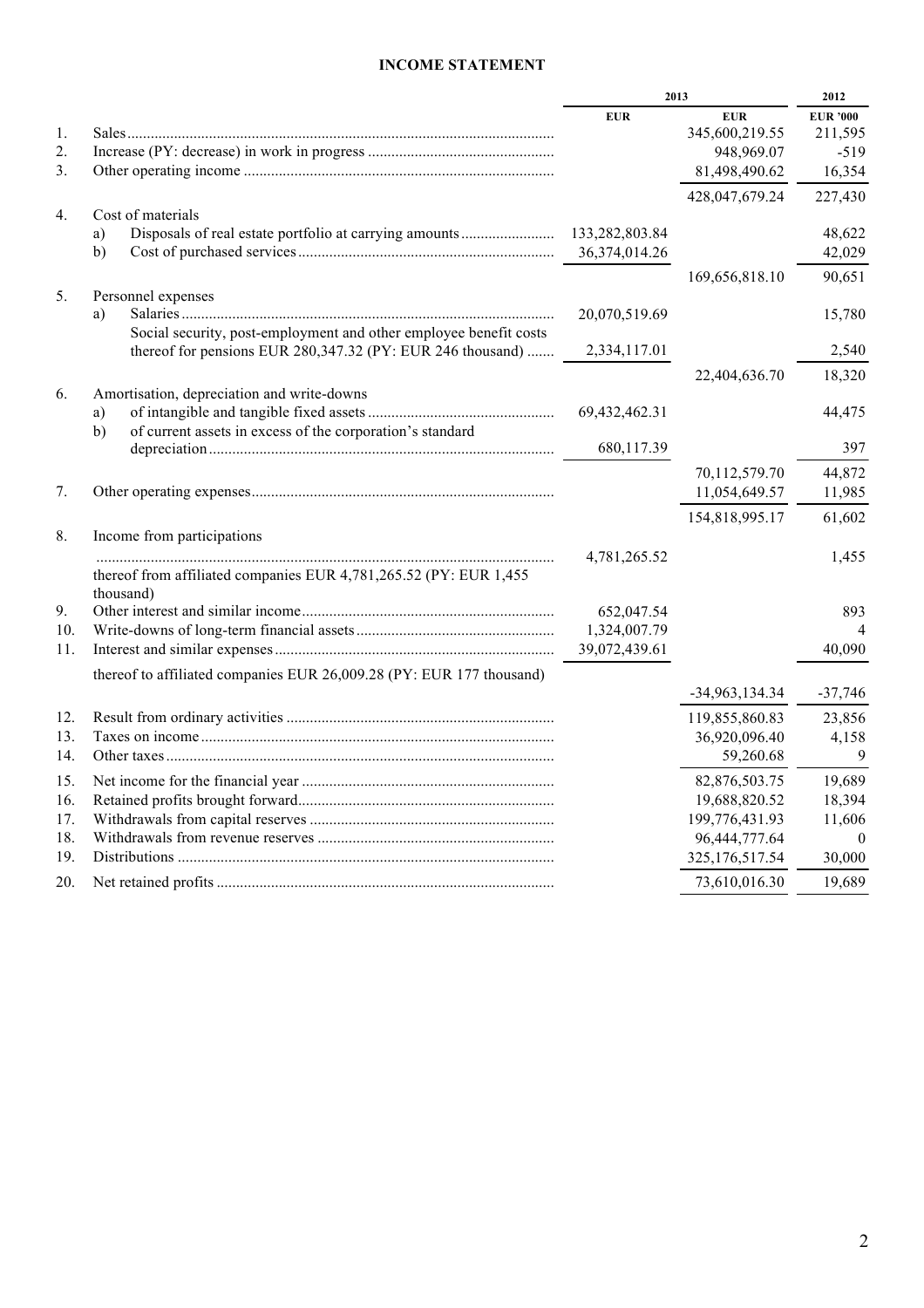# **STATEMENT OF CHANGES IN FIXED ASSETS**

|    |                                                                                                        | Cost                           |                      |                              |                          | Cumulative depreciation, amortisation and write-downs |                       |                      |                             | <b>Carrying amounts</b> |                       |                                   |                                   |
|----|--------------------------------------------------------------------------------------------------------|--------------------------------|----------------------|------------------------------|--------------------------|-------------------------------------------------------|-----------------------|----------------------|-----------------------------|-------------------------|-----------------------|-----------------------------------|-----------------------------------|
|    |                                                                                                        | 01/01/2013                     | <b>Additions</b>     | <b>Disposals</b>             | <b>Reclassifications</b> | 31/12/2013                                            | 01/01/2013            | <b>Additions</b>     | <b>Disposals</b>            | Reversals               | 31/12/2013            | 31/12/2013                        | 31/12/2012                        |
|    |                                                                                                        | <b>EUR</b>                     | <b>EUR</b>           | <b>EUR</b>                   | <b>EUR</b>               | <b>EUR</b>                                            | <b>EUR</b>            | <b>EUR</b>           | <b>EUR</b>                  | <b>EUR</b>              | <b>EUR</b>            | <b>EUR</b>                        | <b>EUR</b>                        |
| А. | <b>Fixed assets</b>                                                                                    |                                |                      |                              |                          |                                                       |                       |                      |                             |                         |                       |                                   |                                   |
|    | <b>Intangible fixed assets</b>                                                                         |                                |                      |                              |                          |                                                       |                       |                      |                             |                         |                       |                                   |                                   |
|    | Purchased software                                                                                     | 6,899,403.52                   | 192,629.10           | 16,905.59                    | 0.00                     | 7,075,127.03                                          | 5,433,310.67          | 786,850.95           | 16,905.59                   | 0.00                    | 6,203,256.03          | 871,871.00                        | ,466,092.85                       |
|    |                                                                                                        | 6,899,403.52                   | 192,629.10           | 16,905.59                    | 0.00                     | 7,075,127.03                                          | 5,433,310.67          | 786,850.95           | 16,905.59                   | 0.00                    | 6,203,256.03          | 871,871.00                        | ,466,092.85                       |
| П. | <b>Tangible fixed assets</b><br>Land, land rights and buildings,<br>including buildings on third-party |                                |                      |                              |                          |                                                       |                       |                      |                             |                         |                       |                                   |                                   |
|    | land                                                                                                   | 1,593,017,046.14               |                      | 169,450.40 164,368,429.90    | 65, 334, 579. 66         | 1,494,152,646.30                                      | 414,176,935.07        | 63,084,543.10        | 38, 535, 141.05             | 18,987,787.34           | 419,738,549.78        |                                   | 1,074,414,096.52 1,178,840,111.07 |
| 2. |                                                                                                        | 1,131,580.51                   | 39,574.04            | 60,643.51                    | 0.00                     | 1,110,511.04                                          | 572,432.51            | 86,915.49            | 22,773.51                   | 0.00                    | 636,574.49            | 473,936.55                        | 559,148.00                        |
| 3. | Other equipment, operating and                                                                         | 6,188,392.90                   | 59,916.48            | 1,413,149.73                 | $-3,092.58$              | 4,832,067.07                                          | 5,635,329.56          | 181,885.17           | 1,271,682.73                | 0.00                    | 4,545,532.00          | 286,535.07                        | 553,063.34                        |
| 4. | Prepayments and assets under                                                                           | 78,987,652.95                  | 43,597,507.69        | 3,193,990.53                 | $-65,331,487.08$         | 54,059,683.03                                         | 0.00                  | 5,292,267.60         | 0.00                        | 0.00                    | 5,292,267.60          | 48,767,415.43                     | 78,987,652.95                     |
|    |                                                                                                        | 1,679,324,672.50               | 43,866,448.61        | 169,036,213.67               | 0.00                     | 1,554,154,907.44                                      | 420,384,697.14        | 68,645,611.36        | 39,829,597.29               | 18,987,787.34           | 430,212,923.87        | 1,123,941,983.57                  | 1,258,939,975.36                  |
| Ш. | Long-term financial assets<br>Shares in affiliated companies<br>Long-term equity investments           | 72,224,342.63<br>32,314,698.32 | 0.00<br>2,331,265.52 | 0.00<br>34,645,963.84        | 0.00<br>0.00             | 72,224,342.63<br>0.00                                 | 25,775,339.25<br>0.00 | 1,324,007.79<br>0.00 | 0.00<br>0.00                | 0.00<br>0.00            | 27,099,347.04<br>0.00 | 45,124,995.59<br>0.00             | 46,449,003.38<br>32,314,698.32    |
|    |                                                                                                        | 104,539,040.95                 |                      | 2,331,265.52 34,645,963.84   | 0.00                     | 72,224,342.63                                         | 25,775,339.25         | 1,324,007.79         | 0.00                        | 0.00                    | 27,099,347.04         | 45,124,995.59                     | 78, 763, 701. 70                  |
|    |                                                                                                        | 1,790,763,116.97               |                      | 46,390,343.23 203,699,083.10 | 0.00                     | 1,633,454,377.10                                      | 451,593,347.06        |                      | 70,756,470.10 39,846,502.88 | 18,987,787.34           | 463,515,526.94        | 1,169,938,850.16 1,339,169,769.91 |                                   |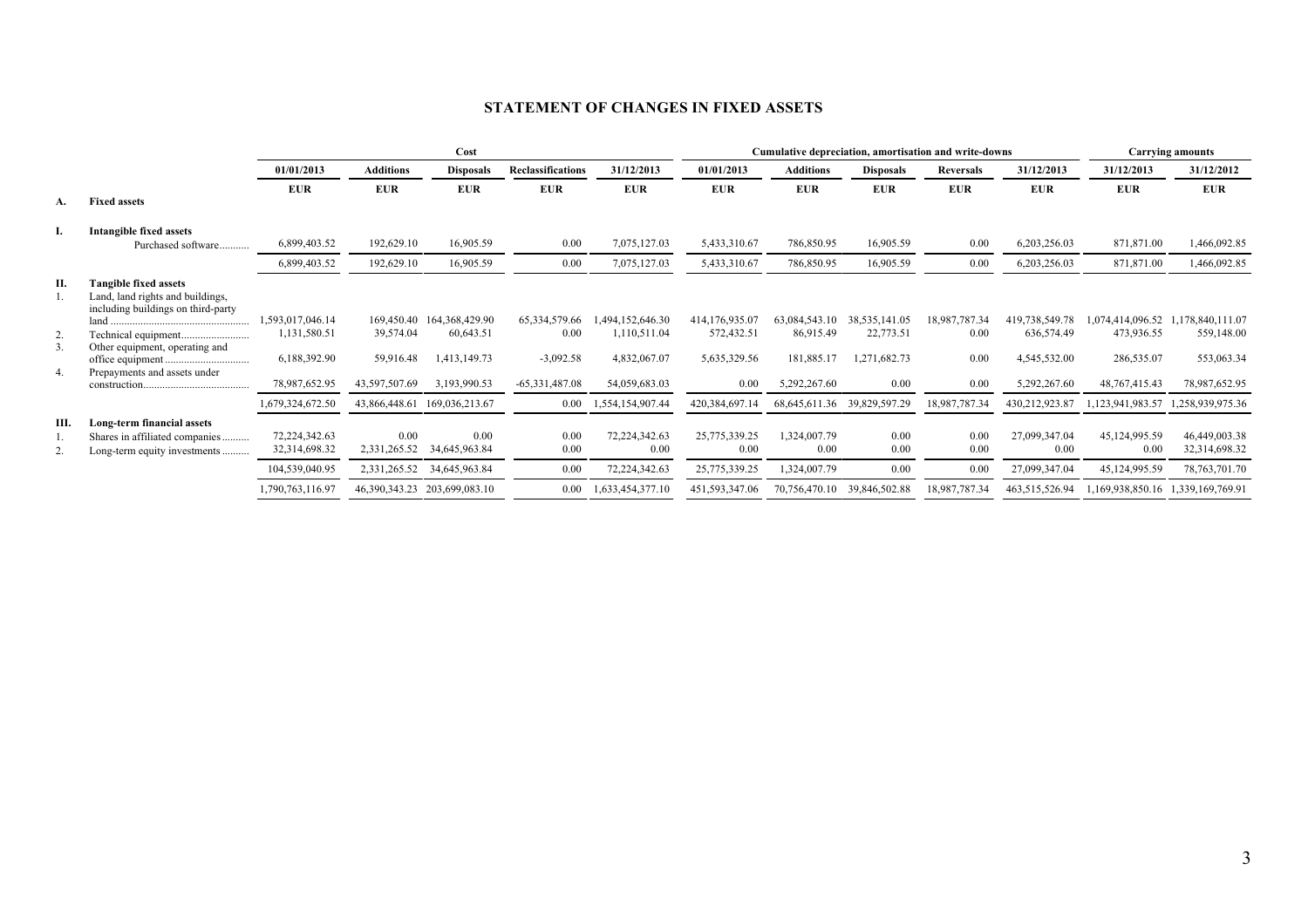## **1. General**

The annual financial statements for financial year 2013 were prepared in accordance with the provisions of the German Commercial Code (*Handelsgesetzbuch*, "HGB") for large corporations, the provisions of the German Act on Limited Liability Companies (*GmbH-Gesetz*, "GmbHG"), the provisions of the D-Mark Accounting Act (*D-Mark-Bilanzgesetz*, "DMBilG"), and the provisions of the German ordinance regulating the forms for the classification of accounts in the annual financial statements of residential real estate companies (*Verordnung über Formblätter für die Gliederung des Jahresabschlusses von Wohnungsunternehmen*). The income statement was prepared using the total cost method.

LSREF II East AcquiCo S.à.r.l., Luxembourg, (94.9%) and Delpheast Beteiligungs GmbH & Co. KG, Frankfurt/M, (5.1%) have been the shareholders of TLG IMMOBILIEN GmbH, Berlin (hereinafter "TLG IMMOBILIEN") since 31 December 2012.

As at 31 December 2013, TLG IMMOBILIEN GmbH holds 100% of the shares of the following companies:

| Company name and domicile | Equity as at<br>31/12/2013 | <b>Result in</b><br>financial<br>year 2013 |
|---------------------------|----------------------------|--------------------------------------------|
|                           | <b>EUR '000</b>            | EUR '000                                   |
|                           | 11.248                     | $-6,623$                                   |
|                           | 251                        | $-10$                                      |
|                           | 26.428                     | 1,370                                      |
|                           |                            | -8                                         |

In addition, it has long-term equity investments in the following companies:

|              |                 | <b>Result in</b>       |
|--------------|-----------------|------------------------|
| Shareholding | 31/12/2013      | financial<br>vear 2013 |
|              | <b>EUR '000</b> | <b>EUR</b> '000        |
| 50%          |                 |                        |
| 50%          | 267             | 43                     |
|              |                 | Equity as at           |

\* Figures based on preliminary unaudited annual financial statements as at 31 December 2013

#### **2. Accounting policies**

The balance sheet and income statement were prepared on the basis of the following accounting policies:

Purchased intangible fixed assets are recognised at cost and, if finite-lived, are amortised over their expected useful lives (3 to 5 years, straight-line method).

Tangible fixed assets are measured at cost or, if permanently impaired, the lower fair value, and depreciated on a straight-line basis over their standard useful lives. Borrowing costs are not capitalised.

Land, land rights and buildings which are intended for use in business operations on a permanent basis are measured at cost and, if finite-lived, are depreciated on a straight-line basis over their standard useful lives.

Low-value assets with a net value of less than EUR 150 (prior to 31 December 2007: EUR 410) are written off or expensed in full in the year in which they are acquired, with their immediate disposal being assumed. In the interest of simplification, the pooled item which is to be recognised for tax purposes each year for assets acquired after 31 December 2007 at a cost of more than EUR 150 and less than EUR 1,000 has been included in the financial statements and is subjected to lump-sum depreciation by 20 percent p.a. in the year of acquisition and over the next four years.

Long-term financial assets are recognised at the lower of cost or fair value.

The remainder of the real estate assets are recognised as current assets since these properties are intended to be utilised. They are also recognised at the lower of cost or fair value.

Work in progress result in particular from the recognition of operating costs not yet invoiced, less discounts for vacancies and default risks.

Receivables and other assets are generally carried at their nominal amounts. Specific valuation allowances have been recognised to account for identified risks.

The special reserve for investment grants and subsidies is reversed in accordance with the useful lives of the subsidised assets.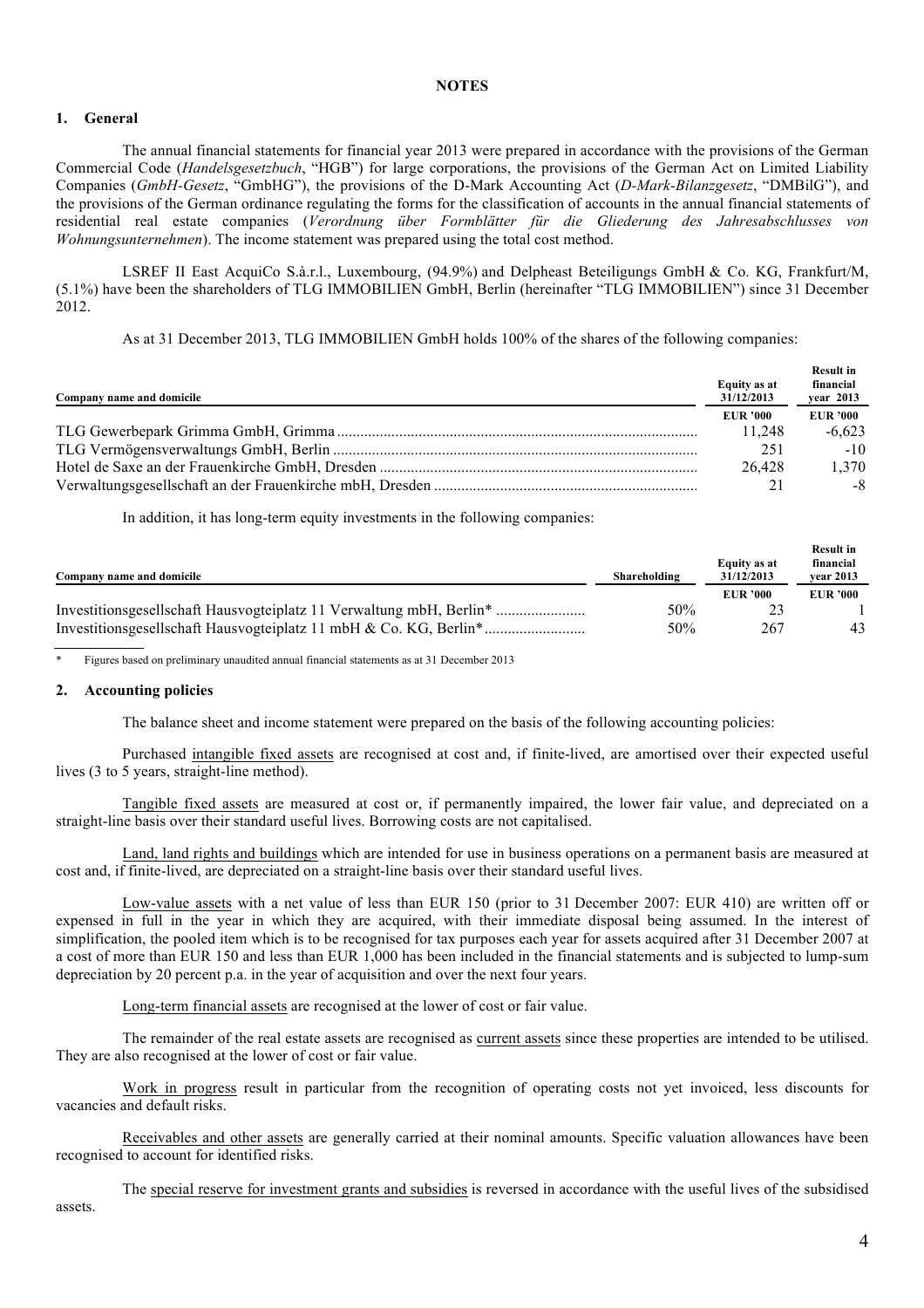Provisions for pensions and similar obligations are recognised in accordance with the projected unit credit method using the Heubeck 2005 G mortality tables. The discount rate applied across the board represents the average market rate of interest for an expected residual term of 15 years at 4.9% (PY: 5.06%) in accordance with the German Regulation on the Discounting of Provisions (*Rückstellungsabzinsungsverordnung*) dated 18 November 2009.

As expected, salary increases and staff turnover were not factored into the calculation. Expected pension increases were factored in at 1% (PY: 1%) for executives and at 2% (PY: 2%) for management. The option to retain pension provisions which is set forth under Article 67 (1) sentence 2 of the Introductory Act to the German Commercial Code (*Einführungsgesetz zum Handelsgesetzbuch*, "EGHGB") is exercised to the extent that the EUR 1.1 million to be reversed upon revaluation as at the balance sheet date must be added back during the transition period ending on 31 December 2024.

Provisions for taxes and other provisions are recognised in respect of all uncertain liabilities and expected losses from executory contracts. They are recognised at the settlement amount dictated by prudent business judgment (i.e., including future cost and price increases). Provisions are by definition short-term and are thus not amortised.

Liabilities are carried at their settlement amount.

In order to calculate deferred taxes on the basis of temporary or quasi-permanent differences between the carrying amounts of assets, liabilities, prepaid expenses and deferred income in the financial accounts as compared to the tax accounts or on the basis of tax loss carryforwards, the amount of the arising tax burden or relief is calculated using the individual companies' tax rates upon the reversal of the differences and is not discounted. Deferred tax assets are eliminated against deferred tax liabilities, resulting in deferred tax assets. In accordance with the recognition option provided under section 274 (1) HGB, deferred taxes are not recognised.

To the extent that micro hedges in accordance with section 254 HGB are recognised, the following accounting policy is applied:

Economic hedges are accounted for through the recognition of micro hedges, whereby the net positive and negative changes in the value of the hedged risk are reported outside the income statement (net hedge presentation method).

#### **3. Assets**

The statement of changes in fixed assets is included as an appendix.

After depreciation and write-downs, land, land rights and buildings, including buildings on third-party land amounted to EUR 1,074.4 million.

Long-term financial assets (EUR 45.1 million) included shares in four subsidiaries and two associates. Due to an existing impairment, the share in TLG Gewerbepark Grimma GmbH, Grimma, was written down in the amount of EUR 1.3 million. The EUR 34.6 million disposal resulted from the sale of the long-term equity investment in Altmarkt-Galerie Dresden KG, Hamburg.

In addition to the usual utilisations throughout the financial year, the values of properties held as current assets were written down by EUR 0.7 million to their lower fair value and EUR 0.3 million in write-downs were reversed. Accordingly, the carrying amount in the balance sheet was EUR 2.0 million.

Work in progress include operating and heating costs not yet invoiced (EUR 16.9 million).

Trade receivables (EUR 7.2 million) comprise receivables from the sale of real property (EUR 3.2 million), lease receivables (EUR 3.2 million) and other receivables (EUR 0.8 million). Of the trade receivables, EUR 0.1 million have a remaining maturity of more than one year (PY: EUR 0.1 million more than one year).

Receivables from affiliated companies (EUR 1.4 million) relate primarily to a receivable from Hotel de Saxe an der Frauenkirche GmbH, Dresden, from the advance distribution for the 2013 financial year and fall due within one year.

Other assets (EUR 0.7 million) consist primarily of loan receivables from third parties (EUR 0.3 million) and tax assets (EUR 0.2 million). Of the other assets, EUR 0.3 million have a remaining maturity of more than one year (PY: EUR 0.0 million more than one year).

Cash-in-hand, bank balances (EUR 143.1 million) were held primarily in current accounts (EUR 139.5 million) and term deposit balances (EUR 3.6 million). Of that amount, EUR 3.1 million was pledged to DKB as collateral, EUR 0.7 million was pledged to LBBW and EUR 0.4 million was pledged to Volks- und Raiffeisenbank Muldental; thus, those amounts are not available to the company to dispose over.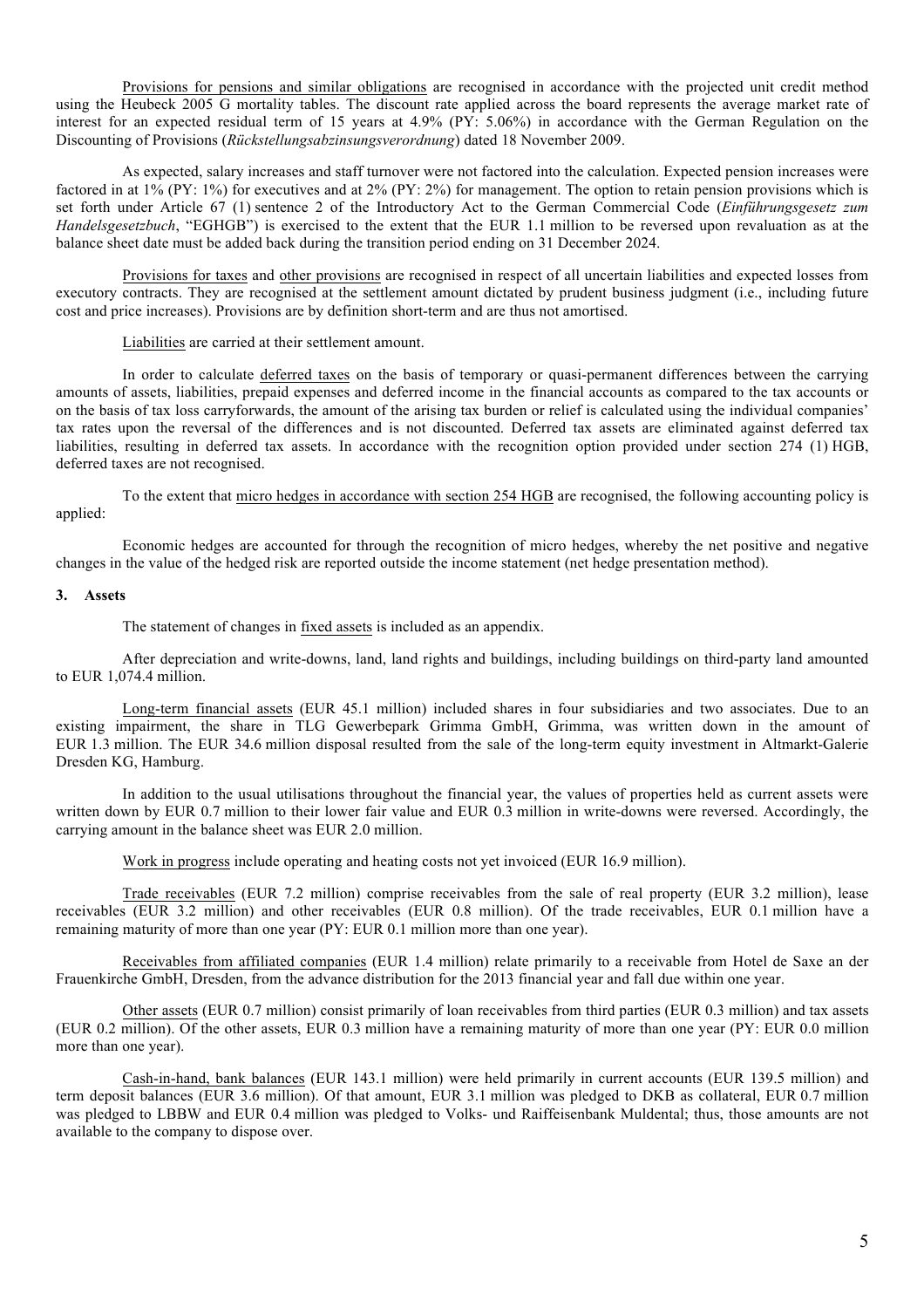Deferred tax assets resulted from the following items:

| <b>EUR '000</b> |
|-----------------|
|                 |
| 200             |
|                 |
| 561             |
|                 |
|                 |
|                 |
|                 |

The calculation was based on a tax rate of 30.875%, which factors in the currently applicable statutory tax rates and bases, as well as an average multiplier for municipal taxes of 430%.

No tax loss carryforwards were disclosed because they were derecognised as a result of the change in shareholders as at 31 December 2012.

The option to refrain from recognising deferred tax assets was exercised.

#### **4. Equity and liabilities**

The company's subscribed capital remained unchanged at EUR 52.0 million.

Capital reserves amounted to EUR 458.6 million. The change (EUR 258.8 million) resulted from a distribution of EUR 199.8 million to shareholders, an increase of EUR 438.1 million from the reclassification of revenue reserves, and shareholder contributions of EUR 20.5 million to capital reserves.

Revenue reserves decreased by EUR 534.5 million to EUR 0.8 million due to withdrawals for the distribution (EUR 96.4 million) and withdrawals for the reclassification to capital reserves (EUR 438.1 million).

Factoring in net income for 2013 (EUR 82.9 million), retained profits brought forward (EUR 19.7 million), withdrawals from capital/revenue reserves used for the distribution (EUR 296.2 million) and the actual advance distribution (EUR 325.2 million), net retained profits amounted to EUR 73.6 million and equity totalled EUR 585.0 million.

The special reserve for investment grants amounted to EUR 10.5 million as a result of EUR 0.4 million in reversals reflecting the depreciation, amortisation and write-downs of assets. The special reserve for subsidies totalled EUR 5.3 million as a result of an additional EUR 0.2 million in reversals reflecting the depreciation, amortisation and write-downs of assets.

The EUR 6.7 million in provisions for pensions and similar obligations were calculated on the basis of expert appraisals. The EUR 0.2 million decrease resulted from utilisations in financial year 2013. The exercise of the option to retain pension provisions which is set forth under Article 67 (1) sentence 2 EGHGB resulted in an overfunding by EUR 1.1 million as at the balance sheet date.

Provisions for taxes amounted to EUR 44.1 million and related primarily to the provision for corporation tax (EUR 20.2 million), trade tax (EUR 23.6 million) and other taxes (EUR 0.3 million) for the years 2013 and prior.

Other provisions amounted to EUR 28.5 million and related primarily to the repayment of investment grants and subsidies (EUR 9.3 million), restructuring expenses (EUR 6.2 million), litigation risks (EUR 3.5 million), personnel expenses (EUR 1.7 million), property management (EUR 1.4 million) and outstanding invoices (EUR 1.0 million).

Liabilities have the following remaining maturities:

|             |                    | 31/12/2013         |                           |                      |                    | 31/12/2012         |
|-------------|--------------------|--------------------|---------------------------|----------------------|--------------------|--------------------|
|             | Total              |                    | <b>Remaining maturity</b> |                      | Total              |                    |
|             |                    | up to 1 year       | 1-5 years                 | more than<br>5 years |                    | up to 1 year       |
| Liabilities | <b>EUR</b> million | <b>EUR</b> million | <b>EUR</b> million        | <b>EUR</b> million   | <b>EUR</b> million | <b>EUR</b> million |
| to banks.   | 629.0              | 116.0              | 83.0                      | 430.0                | 479.9              | 87.0               |
|             | 16.8               | 16.8               |                           |                      | 19.7               | 19.7               |
|             | 5.8                | 4.7                | 1.1                       |                      | 18.6               | 18.0               |
|             | 5.2                | 5.2                |                           |                      | 3.4                | 3.4                |
|             | 0.0                | 0.0                |                           |                      | 0.0                | 0.0                |
|             | 11.5               | 9.4                |                           | 0.9                  | 13.7               | 9.2                |
| Total       | 668.3              | 152.1              | 85.3                      | 430.9                | 535.3              | 137.3              |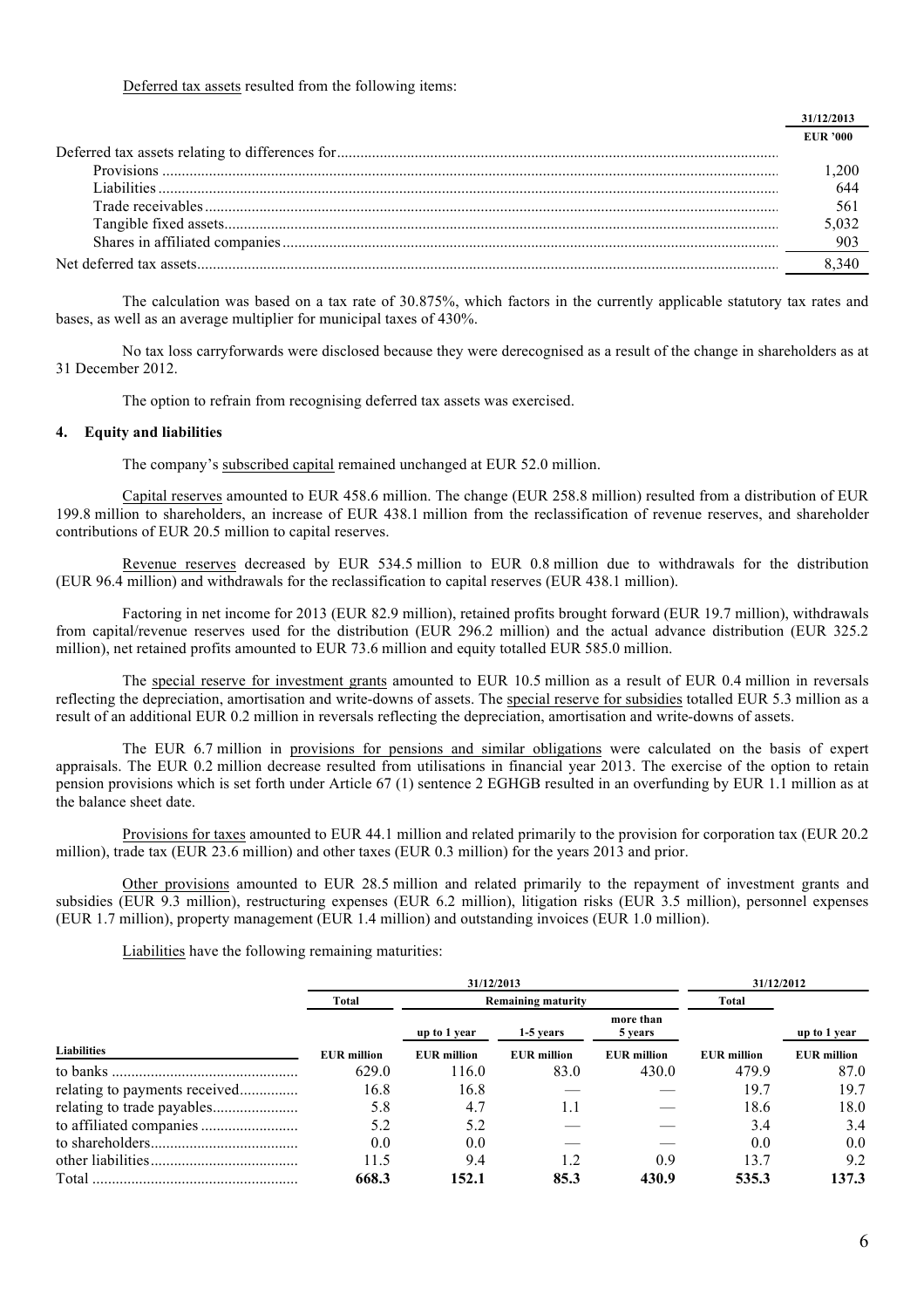Liabilities to banks amounted to EUR 629.0 million and were primarily attributable to loans from Landesbank Hessen-Thüringen (EUR 100.4 million), Citibank International PLC (EUR 74.9 million), Unicredit Bank—HypoVereinsbank AG (EUR 71.7 million) and Deutsche Genossenschafts-Hypothekenbank AG (EUR 66.0 million). In total, EUR 622.8 million is collateralised through land charges.

Payments received amounted to EUR 16.8 million and related primarily to advance payments for operating costs paid by tenants (EUR 16.4 million). Other payments received related to purchase agreements which had been negotiated in the course of the property sale but which had not yet entered into force (EUR 0.4 million).

Trade payables amounted to EUR 5.8 million and related primarily to liabilities incurred in connection with site development (EUR 2.3 million), liabilities from the retention of guarantees (EUR 1.8 million), liabilities from property management (EUR 1.0 million), liabilities from general business operations (EUR 0.4 million) liabilities from the acquisition of properties (EUR 0.1 million).

Liabilities to affiliated companies (EUR 5.2 million) consist primarily to claims by subsidiaries pertaining to TLG IMMOBILIEN's cash management pool.

Other liabilities amounted to EUR 11.5 million and included EUR 5.2 million for obligations to transfer purchase price payments collected on behalf of third parties and EUR 2.4 million for subsidies for leased properties which must be passed on the lessees in the form of reduced lease rates over the term of the lease. This item also includes EUR 1.5 million for tax liabilities.

Liabilities other than liabilities to banks are not collateralised.

Deferred income amounted to EUR 260 thousand and related primarily to advance payments of rent.

# **5. Contingent liabilities**

TLG IMMOBILIEN has pledged EUR 4.2 million as collateral. The amounts pledged serve as additional collateral for derivatives with Landesbank Baden-Württemberg (EUR 0.7 million), to which the bank has recourse if TLG IMMOBILIEN fails to satisfy its payment obligations under the interest rate hedges concluded. In addition, in a guarantee facility agreement with DKB (Deutsche Kreditbank), TLG IMMOBILIEN has undertaken to indemnify the bank for guarantees issued which do not expire until the end of the term of the guarantee facility. EUR 3.1 million in balances has been pledged to DKB as collateral. To date, TLG IMMOBILIEN has duly satisfied its obligations and no collateral has been realised. It is therefore considered unlikely that DKB will assert any claims. In addition, EUR 0.4 million has been pledged to Volks- und Raiffeisenbank Muldental as collateral for a development loan from the Sächsische Aufbaubank, which was granted to the subsidiary, TLG Gewerbepark Grimma GmbH. There is no risk that the pledged balances will be realised because the relevant loan was repaid in January 2014 and the collateral released.

## **6. Material off-balance sheet transactions and other financial obligations**

#### Material off-balance sheet transactions

Aside from the agreements and outstanding measures reported under other financial obligations, there were no material off-balance sheet transactions which could materially influence the future financial position of the Group.

#### Other financial obligations

Rental, lease and service agreements

The company has various service agreements for IT services, cleaning, and reception and security as well as leases for vehicles in the company's vehicle fleet. The notice periods for terminating the leases and service agreements are in 2014.

The advantage of these operating leases is that they facilitate current operations without necessitating investment and the corresponding outflows of cash. No risks have been identified in this context.

Due to existing agreements that could not be terminated as at the balance sheet date, the amounts payable in the following years are as follows:

|      | <b>EUR '000</b> |
|------|-----------------|
| 2014 | 589             |
| 201' |                 |
| 201  |                 |
|      | 69 <sup>-</sup> |

Of the total amount, EUR 444 thousand related to service agreements and EUR 247 thousand to leases.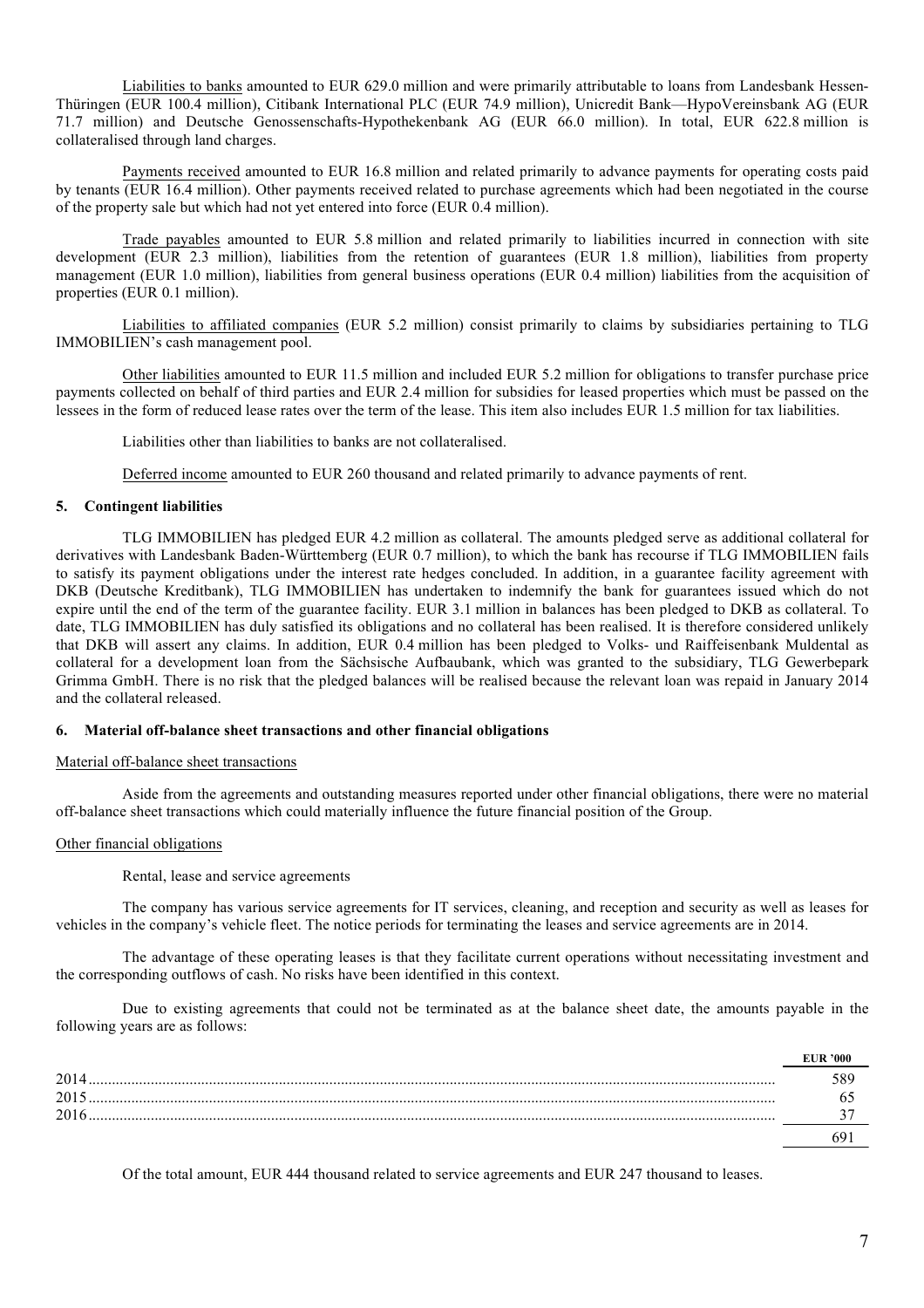Purchase commitments amounting to EUR 21.1 million have been entered into for investments in the property portfolio which have already been approved but not yet implemented. Furthermore, there exists an additional purchase commitment of standard scope and size.

#### **7. Derivative financial instruments (excluding interest-rate transactions)**

|               | Amount<br>as at    |                           |                    | <b>Book value</b>  | <b>Balance sheet item</b><br>(if recognised in |
|---------------|--------------------|---------------------------|--------------------|--------------------|------------------------------------------------|
| Type (number) | 31/12/2013         | Term                      | Fair value         | (if available)     | balance sheet)                                 |
|               | <b>EUR</b> million |                           | <b>EUR</b> million | <b>EUR</b> million |                                                |
|               | 8.6                | $30/06/2006 - 30/06/2016$ | $-0.4$             | 0.0                | n/a                                            |
|               | 8.6                | $30/11/2006 - 30/11/2016$ | $-0.7$             | 0.0                | n/a                                            |
|               | 28.1               | $30/11/2007 - 30/11/2017$ | $-3.9$             | 0.0                | n/a                                            |
|               | 12.8               | $29/02/2008 - 28/02/2018$ | $-1.7$             | 0.0                | n/a                                            |
|               | 11.6               | $30/06/2008 - 30/06/2018$ | $-1.6$             | 0.0                | n/a                                            |
|               | 0.9                | $30/06/2009 - 28/09/2018$ | $-0.1$             | 0.0                | n/a                                            |
|               | 10.2               | $30/06/2009 - 29/06/2019$ | $-1.8$             | 0.0                | n/a                                            |
|               | 2.7                | $30/09/2009 - 30/09/2019$ | $-0.4$             | 0.0                | n/a                                            |
|               | 23.1               | $31/03/2010 - 31/03/2020$ | $-3.5$             | 0.0                | n/a                                            |
|               | 18.2               | $30/06/2010 - 30/06/2020$ | $-2.4$             | 0.0                | n/a                                            |
|               | 7.5                | $31/03/2011 - 31/03/2021$ | $-0.9$             | 0.0                | n/a                                            |
|               | 5.4                | $30/06/2011 - 31/03/2021$ | $-0.8$             | 0.0                | n/a                                            |
|               | 9.4                | $28/09/2012 - 30/06/2021$ | $-0.9$             | 0.0                | n/a                                            |
|               | 42.3               | $23/12/2013 - 30/12/2020$ | $-0.1$             | 0.0                | n/a                                            |
|               | 20.0               | $30/12/2013 - 31/03/2021$ | $-0.1$             | 0.0                | n/a                                            |
|               | 400.0              | $15/01/2013 - 28/12/2015$ | 0.0                | 0.0                | n/a                                            |
|               | 609.3              |                           | Σ                  | 0.0                |                                                |
|               | 4.7                | $31/03/2011 - 31/03/2021$ | $-0.1$             | $-0.1$             | Provision                                      |
|               |                    |                           |                    |                    | for expected                                   |
|               | 5.7                | $30/06/2014 - 30/12/2020$ | 0.0                | 0.0                | losses                                         |
|               | 10.4               |                           | Σ                  | $-0.1$             |                                                |
|               | 619.7              |                           |                    | $-0.1$             |                                                |

Interest rate derivatives serve to hedge against changing interest rates for loans already taken out or loans to be taken out in the future. They are marked to market.

The following hedging relationships have been created:

| Underlying/hedge                        | Risk/Type of hedge                 | Amount involved   | Amount of hedged risk |
|-----------------------------------------|------------------------------------|-------------------|-----------------------|
| Loan to banks/interest rate derivatives | Interest rate risk/portfolio hedge | EUR 209.3 million | EUR 209.3 million     |

The opposing cash flows from the underlying and the hedge are expected to offset each other almost in full over the term of the hedge because in accordance with the Group's risk policies, risk exposures (underlyings) must be hedged immediately using interest rate hedges upon inception in the amount, currency and term matching the underlying transaction. As at the balance sheet date, the opposing cash flows from the underlying and the hedge have offset each other almost in full. The critical terms match method is used to measure hedge effectiveness.

#### **8. Related-party transactions**

No related party transactions were engaged in under non-standard market terms.

## **9. Income**

Sales amounted to EUR 345.6 million (PY: EUR 211.6 million) and included EUR 129.0 million (PY: EUR 128.1 million) from property management, EUR 213.0 million (PY: EUR 78.3 million) from the disposal of properties and EUR 3.6 million (PY: EUR 5.2 million) from other services. Of the sales from the disposal of properties, EUR 206.3 million was attributable to properties classified as fixed assets and EUR 6.7 million to properties classified as current assets.

The EUR 0.9 million change in inventories was due to the relatively higher amount of operating costs not yet invoiced as compared to in the previous year.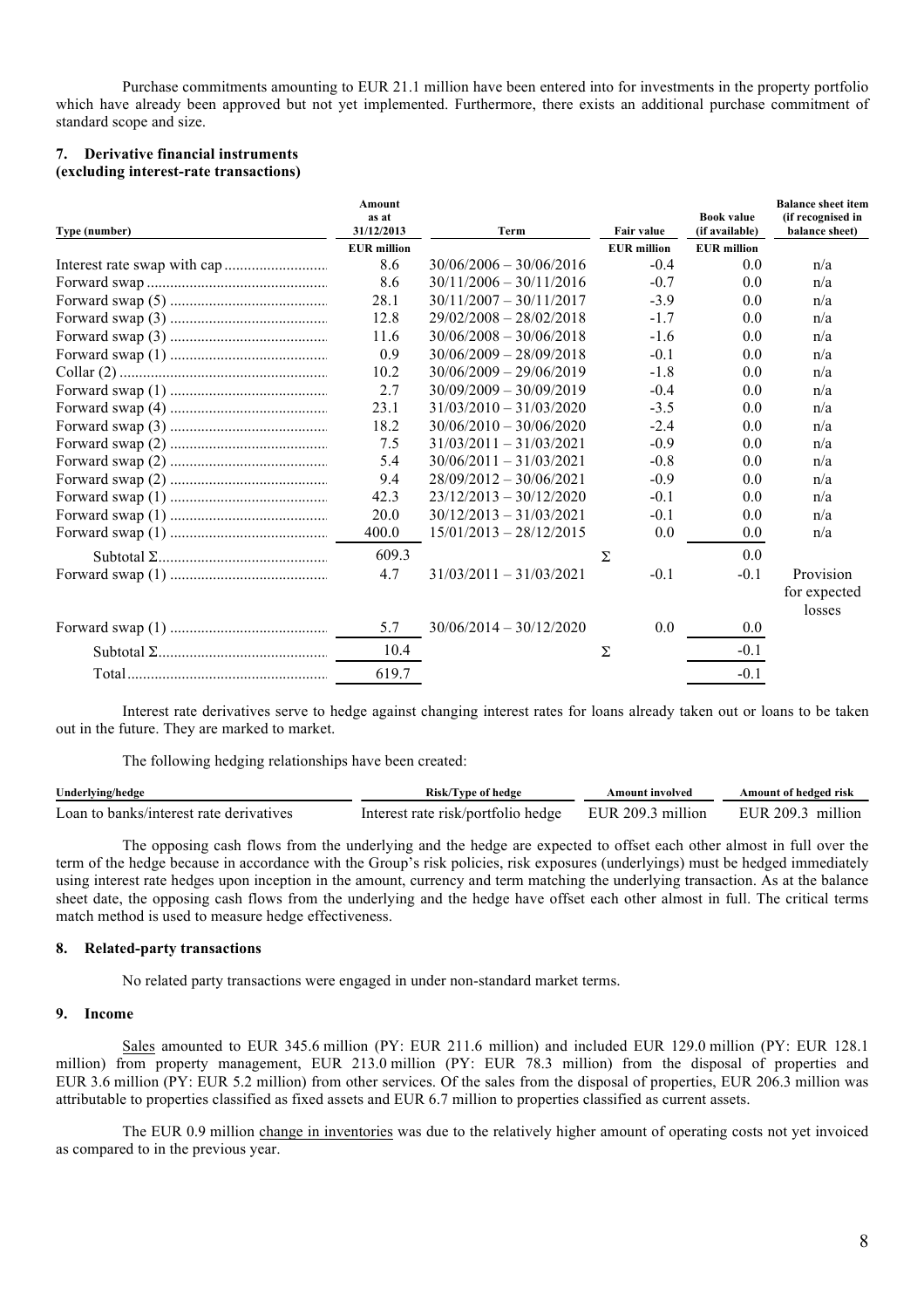Other operating income (EUR 81.5 million) included EUR 36.6 million from the sale of the long-term equity investments in Altmarkt-Galerie Dresden KG, Hamburg, EUR 15.5 million from the reversal of provisions, EUR 1.2 million from the reversal of write-downs on receivables and EUR 0.6 million from the reversal of the special reserve for investment grants and subsidies. This item also included EUR 1.4 million in prior-period income, of which EUR 1.3 million was attributable to income from property management.

Income from long-term equity investments (EUR 4.8 million) resulted from profit distributions and/or withdrawals from subsidiaries.

Other interest and similar income (EUR 0.7 million) consisted primarily of interest income in connection with shortterm investment of cash (EUR 0.5 million).

#### **10. Expenses**

Cost of materials amounted to EUR 169.7 million, consisting of EUR 133.3 million from disposals of real estate portfolio at carrying amounts, EUR 31.9 million in property management expenses and EUR 4.5 million in expenses for other purchased services. Of the disposals of real estate portfolio at carrying amounts, EUR 128.3 million related to properties classified as fixed assets and EUR 5.0 million for properties classified as current assets.

Personnel expenses amounted to EUR 22.4 million and related to an average of 196 permanent and an average of 13 temporary employees. In addition, the Group employed on average 17 trainees and 2 employees on maternity leave.

Depreciation and amortisation amounted to EUR 37.6 million. In addition, EUR 31.8 million in write-downs to the lower fair value were recognised due to permanent impairments.

Write-downs of current assets in excess of the corporation's standard depreciation relate to write-downs to the lower fair value resulting from falling prices on local real estate markets (EUR 0.7 million).

Other operating expenses amounted to EUR 11.1 million and included valuation allowances and write-downs on receivables and other assets (EUR 1.8 million), expenses in connection with the restructuring (EUR 1.7 million) and prior-period expenses resulting from subsequent corrections in income recognised in prior years (EUR 0.1 million).

Interest and similar expenses (EUR 39.1 million) resulted primarily from interest paid on loans (EUR 30.8 million) and for compensatory payments on interest rate hedges (EUR 7.4 million).

Taxes on income (EUR 36.9 million) related to the advance payment of corporation tax including the solidarity surcharge (EUR 2.2 million), provisions for corporation tax including the solidarity surcharge (EUR 16.1 million) and trade tax (EUR 18.3 million) for the current financial year. This item also includes EUR 0.3 million in additional expenses for corporation tax in 2012.

# **11. Assets in trust**

TLG IMMOBILIEN holds EUR 4.6 million (PY: EUR 3.9 million) in rental deposits in trust.

#### **12. Auditors' fees**

Please refer to the summary disclosures provided in TLG IMMOBILIEN's consolidated financial statements available in the electronic commercial register (*elektronischer Handelsregister*)—for information regarding the auditors' fees.

#### **13. The Management**

Managing directors:

Niclas Karoff

Peter Finkbeiner (since 2 January 2013)

The managing director positions are full-time positions.

The company also had the following temporary managing directors during financial year 2013:

| Jochen-Konrad Fromme | (until 10 June 2013)                          |
|----------------------|-----------------------------------------------|
| Dr Michael Damnitz   | $(from 2 January 2013 until 30 January 2013)$ |

The total remuneration for the management amounted to EUR 1,298,104.31 in 2013. The pension provisions for former members of the management amounted to EUR 2,658,152.99 as at 31 December 2013.